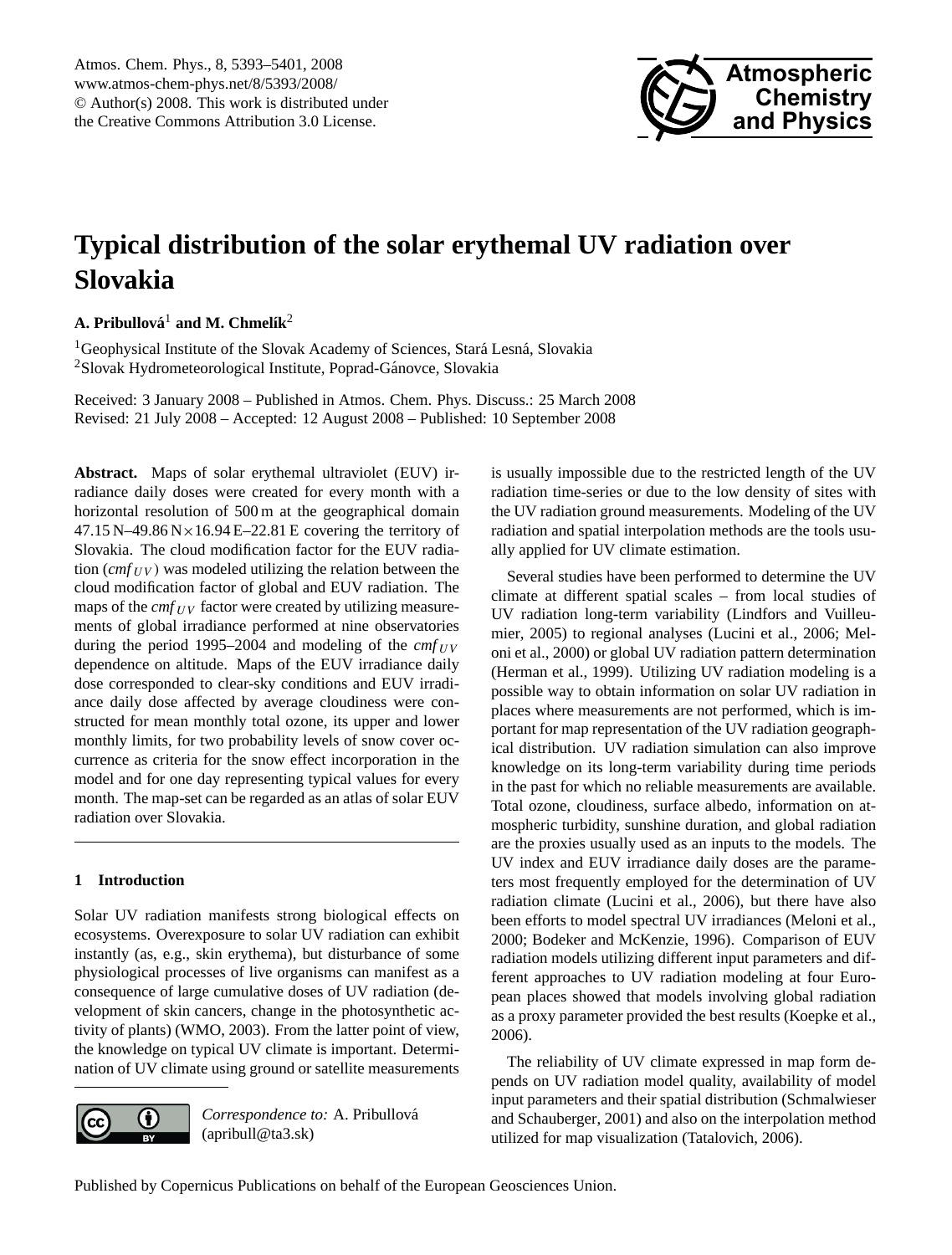

<span id="page-1-0"></span>**Fig. 1.** Investigated territory with surface altitude and border of Slovakia. The places with measurements of global solar radiation are designated by black dots; places with EUV radiation measurements are labelled by rings. The abbreviations for observatories relate to Table 1.

The aim of this publication is to create maps of the EUV irradiance daily doses typical for the whole territory of Slovakia, employing available radiative measurements and meteorological data. The EUV radiation climate expressed in map form can be useful for future local studies on UV radiation impact on the biosphere and human beings.

#### **2 Material and methods**

### 2.1 Data

Solar EUV irradiance was measured at five observatories equipped with UV biometers in Slovakia (Table [1\)](#page-2-0). SL501A UV biometers operate at all stations except Bratislava, which operates an SL501 UV biometer, and Stará Lesná, which operates a YES UV radiometer. The stability of all instruments has been checked by comparison with the national standard device periodically since 2002. The comparisons did not show any abrupt changes in the sensitivities of the five site instruments except for a steep decrease detected at Košice. The differences between the standard instrument and site instruments were less than 3% (for the solar zenith angle,  $SZA < 60^\circ$ ) in 2002–2004 period. The exception was the UV biometer located at Košice, where the differences were about 11% in 2003 and a rapid year to year decrease in the instrument sensitivity was observed. The relative spectral response and relative angular response were certified by the national standard device and by only one site UV biometer located at Skalnaté Pleso under the umbrella of the international COST-726 campaign at Davos in 2006.

The EUV radiation climate was estimated utilizing ancillary data from the decade 1995–2004. Measurements of global radiation performed at nine stations were utilized by this study (Table [1\)](#page-2-0). CM-11 pyranometers have been operated at all the investigated stations except Stará Lesná and Skalnaté Pleso, which have been equipped with Sontag pyranometers. The stability of all instruments is controlled regularly against the national standard device.

The distribution of places with global radiation measurements over the territory of Slovakia is irregular. Five of nine instruments are located in a small area of the High Tatra mountains in the northern part of Slovakia (Fig. [1\)](#page-1-0). However, the altitudes of observatories performing the global solar radiation measurements cover nearly the whole altitude range of the investigated geographical area, which is the reason why dependences on altitude of both EUV radiation modification by clouds and snow occurrence were parameterized to depict their spatial distribution.

Daily mean values of the total ozone and monthly climatology were obtained from measurements performed with the Brewer spectrophotometer MKIV (the spectral range of this instrument is 290–325 nm, the resolution is 0.6 nm, and the accuracy of the total column ozone determination from direct solar radiation measurement is 1%) at Poprad-Gánovce in the decade 1995–2004. It was considered that the total ozone measured at Poprad-Gánovce was representative of the whole investigated area. This assumption was applied on the basis of daily and monthly total ozone comparisons between Poprad-Gánovce and surrounding stations Hradec Králové, Belsk and Budapest for period 1994–1999 (Chmelík, [2000\)](#page-7-2). The standard deviation of the total ozone monthly average measured at Poprad-Gánovce from the values measured at Budapest, Belsk and Hradec Králové were of 2.7%, 2.4% and 1.6% (2.0% for total ozone measured by the Dobson spectrometer at Hradec Králové), respectively. The standard deviation of the TOMS satellite monthly total ozone at Poprad-Gánovce from values at surrounding stations ranged from 1.2% to 1.5%. Comparison between the TOMS satellite 1979–1994 data corresponding to to Poprad-Gánovce and to Belsk, Budapest and Hradec Králové coordinates showed that the standard deviation of Poprad-Ganovce daily total ozone from Belsk, Budapest and Hradec Králové daily values increased to 4.9%, 3.9% and 5.5%, respectively. The reliability of the Poprad-Gánovce daily total ozone application at the remote stations Bratislava (250 km southwest of Poprad-Gánovce) and Hurbanovo (200 km south) can lead to the introduction of errors in the model. The upper limit of daily total ozone error is probably close to the differences between daily total ozone measured at Poprad-Gánovce and Budapest or Hradec Králové (4–5%). The distance between Poprad-Gánovce and the most remote points in the model domain is around 300 km. A total ozone error arising from usage of the uniform monthly total ozone for the whole investigated territory is comparable with the differences between monthly total ozone at Poprad-Gánovce and at Budapest or at Hradec Králové (it is less than 3%).

An aerosol optical depth at wavelength  $340 \text{ nm }$  AOD<sub>340</sub> was set to be 0.4. This value corresponds to the average of the AOD<sub>320</sub> calculated from the Poprad-Gánovce Brewer spectrophotometer measurements of direct solar radiation at wavelength 320 nm in period 1993–2002 (Pribullová, [2002\)](#page-8-6).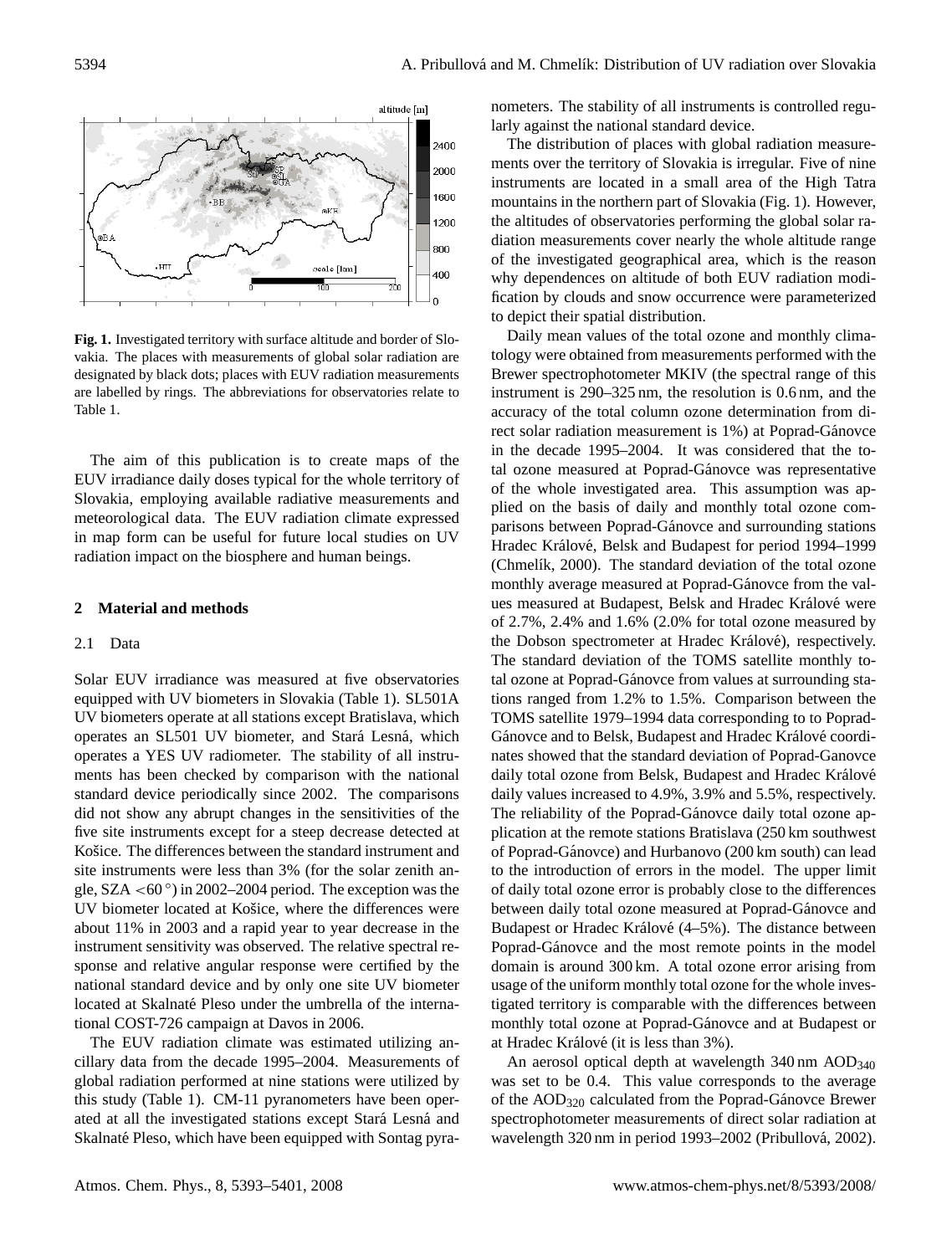| <b>Station</b>       | Latitude<br>ſΝl | Longitude<br>[E] | Altitude<br>[m.a.s.l.] | G         | <b>EUV</b> | snow      |  |
|----------------------|-----------------|------------------|------------------------|-----------|------------|-----------|--|
| Hurbanovo (HU)       | 47.87           | 18.20            | 135                    | 1995-2004 | n.d.       | 1995-2004 |  |
| Bratislava (BA)      | 48.17           | 17.12            | 292                    | 1995-2004 | 2002-2004  | 1995-2004 |  |
| Košice (KE)          | 48.70           | 21.27            | 230                    | 1995-2004 | 2002-2004  | 1995-2004 |  |
| Banská Bystrica (BB) | 48.73           | 19.12            | 427                    | 1986-1993 | n.d.       | n.d.      |  |
| Poprad-Gánovce (GA)  | 49.03           | 20.32            | 703                    | 1995-2004 | 2002-2004  | 1995-2004 |  |
| Stará Lesná(SL)      | 49.10           | 20.28            | 810                    | 1995-2004 | 2002-2004  | 1995-2004 |  |
| Štrbské Pleso (StP)  | 49.12           | 20.07            | 1387                   | 1995-2004 | n.d.       | 1995-2004 |  |
| Skalnaté Pleso (SP)  | 49.18           | 20.23            | 1778                   | 1995-2004 | 2002-2004  | 1995-2004 |  |
| Lomnický štít (LS)   | 49.20           | 20.22            | 2635                   | 1984-1992 | n.d.       | n.d.      |  |

<span id="page-2-0"></span>**Table 1.** Stations utilized for the determination of EUV radiation climatology in Slovakia, their abbreviations, geographical coordinates, and time periods with available global solar irradiance (G) measurements, EUV iradiance measurements (EUV), and information on snow cover.

The Angstroem's formula with exponent  $\alpha$ =1.3 was used for correction of the  $AOD_{320}$  to  $AOD_{340}$  required as input by the radiative transfer model.

Information on daily snow cover (snow cover thickness) was available for all stations providing global radiation measurements except Banská Bystrica and Lomnický štít. A digital terrain model DMR500-SK in S-JTSK cartographic projection and resolution of 500 m available on the Internet [\(http://www.geomodel.sk/sk/download/](http://www.geomodel.sk/sk/download/download.htm) [download.htm\)](http://www.geomodel.sk/sk/download/download.htm) was utilized for the EUV radiation map visualization. The relief altitude of the investigated territory varied in range from 50 m.a.s.l. to 2650 m.a.s.l. Maps of EUV radiation daily doses were created for every month at a geographical domain  $47.15 N - 49.86 N \times 16.94 E - 22.81 E$  covering the territory of Slovakia.

#### 2.2 Parameterization of EUV radiation cloud attenuation

The global radiation measurements were used as proxy data for the EUV radiation cloud attenuation modeling.

The attenuation of radiation by clouds was expressed by the cloud modification factor. The cloud modification factor was defined as a ratio of the radiation measured by any cloudiness condition over the radiation corresponding to clear-sky conditions. The attenuation of EUV radiation by clouds,  $cmf_{UV}$ , was modeled as a function of the global radiation cloud attenuation,  $cm\bar{f}_G$ , for six categories of the SZA:

$$
cmf_{UV} = f(cmf_G, \text{SZA}).\tag{1}
$$

The model of daily values of  $cmf_{UV}$  is statistical. Dependence of the  $cmf_{UV}$  on the  $cmf_G$  was separately expressed by the 2nd degree polynomial function for each of the six SZA intervals. The value of SZA related to the time of solar culmination. Regression parameters were determined by using data obtained at four locations in Europe (Thessaloniki, Davos, Potsdam, Bergen) under the European action COST-726 [\(Koepke et al.,](#page-8-3) [2006\)](#page-8-3). Values of global and EUV ra-

diation corresponding to clear-sky conditions for modeling the  $cmf_{UV}$  and  $cmf_G$  were calculated by the radiative transfer models. Daily doses of EUV irradiance corresponding to clear-sky conditions were calculated from irradiances modeled by the TUV (total ultraviolet-visible) radiative transfer model [\(Madronich,](#page-8-7) [1993\)](#page-8-7), assuming standard atmospheric conditions (US standard atmosphere), fixed aerosol content  $(AOD<sub>340</sub>$  was set at 0.4 at altitude of Poprad-Gánovce), continental aerosol optical chracteristics, Eltermann's (1968) aerosol vertical profile, fixed no-snow surface albedo of 0.03 and measured total ozone. A discrete ordinate radiative transfer scheme was used. The weight function for human erythema [\(McKinlay and Diffey,](#page-8-8) [1987\)](#page-8-8) was applied to the modeled spectral irradiances. Modeled daily doses of EUV irradiance corresponding to clear-sky conditions were corrected if snow was registered at any station. A fixed increase in EUV radiation caused by snow reflectivity of 15% was as-sumed (Pribullová and Chmelík, [2005\)](#page-8-9).

Global irradiances corresponding to clear-sky conditions were modeled by the libRadtran radiative transfer model [\(Mayer and Kylling,](#page-8-10) [2005\)](#page-8-10) for standard atmosphere, no-snow conditions, fixed atmospheric aerosol content expressed by a horizontal visibility of 25 km. Daily doses of global irradiance were calculated from modeled irradiances for every place with measured global radiation. If there was snow at any station, a correction of the global radiation was performed (SZA dependent increase in global radiation in comparison with no-snow conditions was assumed) in accor-dance with Pribullová and Chmelík [\(2005\)](#page-8-9) local study conclusions.

Validation of the model using the Slovak 2002–2004 daily EUV data (5 stations) showed the following results of the model: the correlation coefficient ranged from 0.96 to 0.99, RMS error from 15% to 27% (141–190 J m<sup>-2</sup>). The largest RMS error (27%) was determined at Stará Lesná were the YES UV biometer was installed.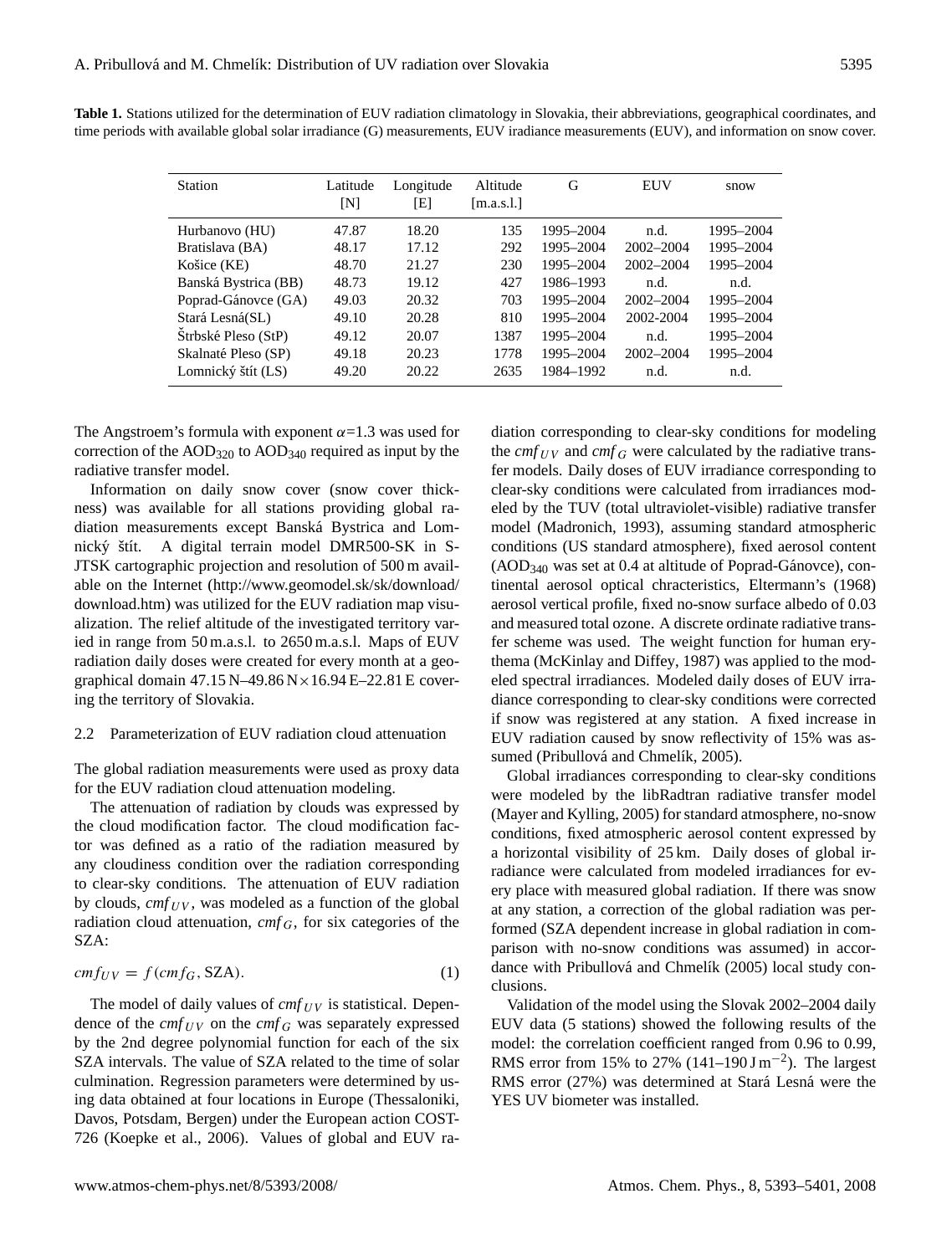Monthly means of the  $cmf_{UV}$  factor ( $cmf_{UVM}$ ) were calculated at every place with global irradiance measurements. As places with available  $cmf_{UV}$  values were distributed irregularly over the investigated territory and interpolation methods used for map visualization of the *cmf* UVM did not provide reasonable results, the dependence of the *cmf* UVM on altitude was fitted for every month to obtain maps of the *cmf* UVM distribution:

$$
cmf_{\text{UVM}} = f(h) \tag{2}
$$

where *h* is altitude and *f* is 2nd degree polynomial function. The stations Banská Bystrica and Lomnický štít were excluded from the fitted vertical profile from October to June due to missing information on snow.

2.3 Parameterization of the snow reflectivity effect on EUV radiation

To incorporate the snow effect in the EUV radiation climate map visualization, information on the typical space distribution of the snow cover over Slovakia was required. As the stations recording the snow cover were irregularly distributed, the dependence of the snow occurrence on altitude was modeled. The monthly probability of snow occurrence was firstly determined from all available data at every station. The altitude of defined probability of snow occurrence was calculated using the linear interpolation between the altitudes of stations with the snow occurrence probabilities below and above the defined limit. Two probability limits of 50% and 70% were chosen for the determination of altitudes above which the snow effect on the EUV radiation was incorporated into the model. The higher snow probability levels were concentrated on mountains only. Snow probabilities lower than 50% are of less interest for climatological study as they reflect not typical but less probable or extreme situations.

# 2.4 Map visualization

Typical monthly EUV radiation distribution was obtained by simulation of one day conditions characterized by an appropriate monthly total ozone, cloud attenuation conditions, and snow cover distribution. The EUV radiation map construction was performed using the following steps:

1. The daily doses of EUV irradiance corresponding to clear-sky conditions were calculated by the radiative transfer model TUV for the 15th day of every month. The calculations were performed for standard atmospheric conditions, no-snow UV albedo, fixed continental aerosol content  $(AOD_{340}=0.4$  at the altitude of Porad-Gánovce) with Eltermann's (1968) vertical distribution and three categories of the total ozone (monthly average, monthly average  $\pm$  standard deviation from average). The EUV irradiance daily doses were determined for fixed altitude of 500 m.a.s.l and geographical coordinates of grid points covering the investigated area regularly  $(3\times4$  points).

- 2. The linear kriging interpolation method [\(Isaaks and Sri](#page-7-3)[vastava,](#page-7-3) [1989\)](#page-7-3) was applied to recalculate the clear-sky EUV radiation to all grid points of the digital terrain model (900×500).
- 3. The EUV radiation recalculated for every grid point was then corrected for the altitude of every grid point. Linear change of the EUV radiation with an altitude of  $15\%/1000 \text{ m}$  (Pribullová and Chmelík, [2005\)](#page-8-9) was assumed.
- 4. The correction of the EUV irradiance daily doses with respect to snow cover was performed at all grid points with altitudes exceeding the limit where snow incidence is observed with both 50% and 70% probabilities.
- 5. The maps of monthly attenuation of EUV radiation by clouds expressed by the *cmf* UVM were constructed utilising the modeled dependence of the *cmf* UVM on altitude (Eq. 2).
- 6. The modeled EUV irradiance daily doses corresponding to clear-sky conditions were multiplied by the *cmf* UVM factor modeled for appropriate altitude and month at every grid point, and maps of EUV irradiance daily doses reflecting the mean cloudiness effect were created.

Finally  $12\times3\times2$  maps were created for clear-sky and cloudy conditions. Together, the maps can be regarded as an atlas of the geographical distribution of EUV radiation over the territory of Slovakia.

# **3 Results and discussion**

# 3.1 Attenuation of EUV radiation by clouds

The climatology of the EUV radiation cloud attenuation was determined for every station with available measurements of the global radiation. A difference between the annual courses of the *cmf* UVM at the mountain stations and at the valley and lowland stations values was detected.

The lowest *cmf* UVM values, ranging between 0.45 and  $0.55$ , were detected at the mountain stations Lomnický štít, Skalnaté Pleso and Štrbské Pleso in July. A decrease in the *cmf* UVM values to 0.60 was also observed at Stará Lesná and Poprad-Gánovce (located close to the High Tatra mountains) during summer. Convective cloud formation can explain the large attenuation of EUV radiation by clouds in the mountains during the summer.

The highest values of the *cmf* UVM were observed at the mountain stations during winter (December, January). A decrease in the cloud attenuation effect with altitude in winter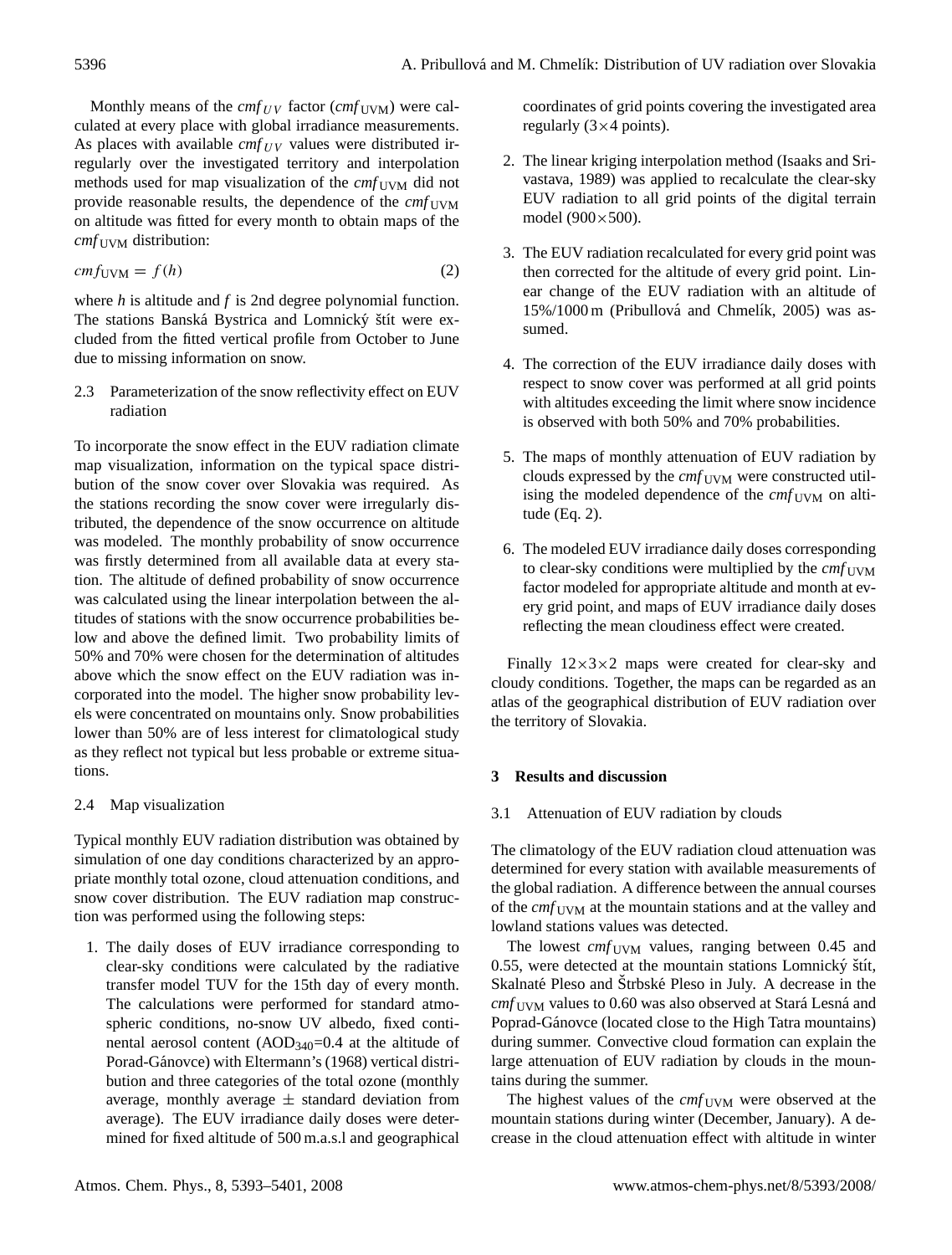| Month          |              | $\overline{2}$ | $\sim$ 3     |                    | 4 5 |       | 6 7 8                | $\overline{9}$                 | 10. |     |              |
|----------------|--------------|----------------|--------------|--------------------|-----|-------|----------------------|--------------------------------|-----|-----|--------------|
| <b>RMS</b> [%] | 0.921<br>5.4 | 0.208<br>4.6   | 0.204<br>7.8 | 0.886 0.989<br>2.9 | 1.2 | 0.949 | 0.943<br>4.1 5.0 3.7 | 0.943 0.846 0.549 0.358<br>4.0 | 4.1 | 6.0 | 0.798<br>7.9 |

<span id="page-4-0"></span>**Table 2.** Correlation coefficient r between measured and modeled values of the  $cmf_{UVM}$  and the relative RMS error of the modeled  $cmf_{UVM}$ dependence on altitude.

probably relates to low cloudiness, which occurred more frequently over valleys and lowlands than high mountains. Generally, the highest annual amplitude of the *cmf* UVM detected at the mountain stations results from the typical mountain cloudiness regime – intensive convective activity in summer and more frequent clear days in winter.

The valley and lowland stations Hurbanovo, Bratislava, Košice and Banská Bystrica manifested less significant annual variability in *cmf* UVM (values ranged between 0.65 and 0.70 except for November-January, when the  $cmf_{\text{UVM}}$ dropped to 0.55–0.65).

The mean annual  $cmf_{UV}$  values ranged from 0.61 at rbské Pleso to 0.68 at Hurbanovo. An increase in Štrbské Pleso to 0.68 at Hurbanovo. the *cmf* UVM with altitude was determined for the period October–January. A decrease in the *cmf* UVM with altitude was found from April to August. The dependence of the  $cmf_{\text{UVM}}$  on altitude is less significant during September, November, February and in March, when the range of the  $cmf_{UVM}$ values is small (0.68–0.75 in March) and the EUV radiation cloud attenuation is nearly uniform over the whole investigated area.

The dependence of the *cmf* UVM on altitude was modeled to find its geographical pattern. The quality of modeled dependence is summarized Table [2.](#page-4-0)

The lowest correlation coefficient between the modeled and measured data was determined for February, March, October, and November, when the *cmf* UVM did not depend on altitude significantly. The relative RMS errors are also large for January and July (5.0–5.4%), despite relatively high correlation coefficients between measured and modeled values. The vertical profile of the *cmf* UVM is complicated and cannot be expressed by a simple increasing or decreasing function with reasonable fit quality in some months. The lowest values of the *cmf* UVM (lower than at Lomnický štít) observed from April to August at Skalnaté Pleso could partly relate to shadow effect and strong convective cloud formation manifesting at this place in summer. The *cmf* UVM is the lowest at Štrbské Pleso in October and November and the *cmf* UVM is lower at Strbské Pleso in comparison with Skalnaté Pleso from September to April. This may be caused by the leeward position of Štrbské Pleso in the High Tatra mountains in comparison with Lomnický štít, Skalnaté Pleso and Stará Lesná, which are located in the southeast part of mountains in the rain shadow of the prevailing west winds. To model the  $cmf_{\text{UVM}}$  distribution with high resolution, more stations with global irradiance measurements are needed. The derived dependence of the *cmf* UVM on altitude reflects the character of the local cloudiness regime; it probably cannot be applied generally in any mountain condition and can only be used for the altitude range of the investigated places.

#### 3.2 Snow climatology

The snow occurrence probability for every month was calculated as a ratio between the number of days with snow and the total number of days. Two limit cases with snow incidence probabilities 50% and 70% were investigated.

Probabilities of snow incidence of below 50% and 70% were detected at all stations from June to October and from May to October, respectively. Snow incidence exceeding a probability of 50% was found for the station Hurbanovo (representing the lowest parts of the Danubian lowland) in January only. In May, a snow probability above 50% was still detected at Skalnaté Pleso. Snow incidence was assumed for the whole investigated territory in January only.

The altitudes of defined snow incidence probability represented the limits for incorporation of the snow effect on the EUV radiation. The EUV radiation values are enhanced by the snow reflectivity in inhabited areas with altitudes around 1000 m.a.s.l. in April. The snow cover is not in populated areas in May, but people at the peak ski-resorts in the Tatra mountains can be affected by the enhanced EUV radiation due to snow.

#### 3.3 Maps of EUV radiation

The maps of EUV radiation created as result of the modeling and spatial visualization methods provide information on its range and spatial distribution over the investigated territory of Slovakia. The decrease in the EUV radiation with increasing geographical latitude was expected for the area with homogeneous surface with uniform altitude. Maps of EUV irradiance daily dose corresponding to clear-sky conditions did not follow the expected pattern. As highly elevated places are concentrated in northern and central parts of Slovakia, the highest monthly values for EUV radiation were detected at these mountain peaks for clear-sky conditions, especially for the lower limits of the total ozone and snow cover presence simulated at high altitudes. Daily doses of EUV irradiance ranging between 4 and 7 kJ m<sup>-2</sup> were detected at peaks of the Tatra mountains from May to July with a cloudless sky and for total ozone ranging  $\pm$  standard deviation from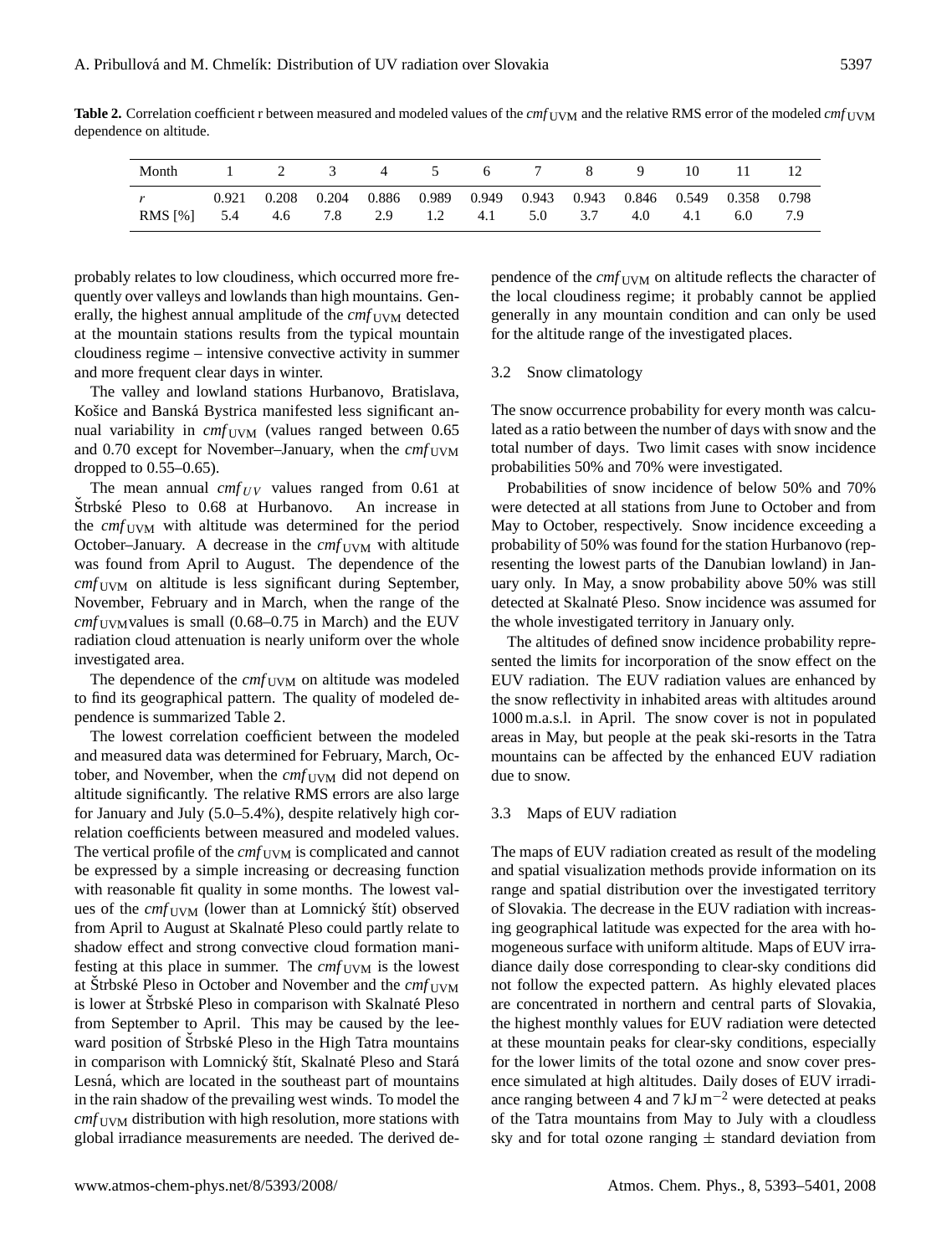

<span id="page-5-0"></span>**Fig. 2.** Modeled clear-sky EUV irradiance daily doses for May and July. The EUV irradiance daily doses corresponding to clear-sky conditions were calculated for the 15th day of the month and corresponding monthly average values of the total ozone and appropriate snow conditions (the surface covered by snow was assumed from altitudes with a snow incidence probability of 50%).

its monthly average. A well-expressed increase in EUV radiation with altitude is documented in Fig. [2](#page-5-0) for clear-sky conditions in May and July.

A homogeneous distribution of aerosol in the layer of air between the lowest and the highest positions of the investigated area with an equal vertical gradient of EUV radiation (15%/1000 m) was assumed. Vertical gradients of the EUV radiation of 7%/1000 m, 15%/1000 m and 13%/1000 m were simulated using the TUV model (with input parameters as in Sect. 2.2 and average Poprad-Gánovce total ozone of 325 DU) between Lomnický štít and Sklanaté Pleso; Poprad-Gánovce and Sklanaté Pleso and between Poprad-Gánovce and place with altitude of 100 m.a.s.l. (and Poprad-Gánovce geographical coordinates), respectively. The modeling showed that the assumption of a fixed vertical gradient probably causes overestimation of EUV irradiance daily doses corresponding to clear-sky conditions at the highest mountain peak positions. Comparison of model results with measurements of EUV irradiance at higher mountain positions than Sklanaté Pleso could clarify how the Eltermann's (1968) aerosol vertical distribution fits real condition in the High Tatras.

The range of the EUV radiation values decreased after incorporation of the cloud effect in the modeled EUV radiation



<span id="page-5-1"></span>**Fig. 3.** Modeled EUV irradiance daily doses for May and July assuming mean attenuation by clouds. The EUV irradiance daily doses were calculated for the 15th day of month and corresponding monthly average values for the total ozone,  $cmf<sub>UVM</sub>$ , and appropriate snow conditions (the surface covered by snow was assumed from altitudes with a snow incidence probability of 50%).

(Fig. [3\)](#page-5-1). An increase in EUV radiation influenced by mean cloudiness with altitude was still detected from November to April, which corresponds to a vertical increase in the  $cmf<sub>UVM</sub>$  factor. But the geographical distribution of the EUV radiation did not follow the relief as it did for the clear-sky conditions.

The daily doses of the EUV irradiance attenuated by average cloudiness decrease with altitude from May to September. As can be seen in Fig. [3](#page-5-1) for July, the highest EUV irradiance daily doses (of  $3 \text{ kJ m}^{-2}$ ) were detected in southern parts of the Danube and the East-Slovak lowlands. EUV irradiance daily doses about 2 kJ m<sup>-2</sup> were found in the northern part of Slovakia with no significant differences between valleys and lower mountain positions.

The annual course of the EUV irradiance monthly means can be seen in Fig. [4](#page-6-0) for all observatories equipped with UV-biometers. The EUV radiation modeled for clear-sky conditions and average cloudiness is presented for these stations. The modeled values were obtained by interpolation from maps for coordinates of every station. The mapped values were compared with monthly means and monthly maxima of the measured EUV irradiance calculated for the period 2002–2004.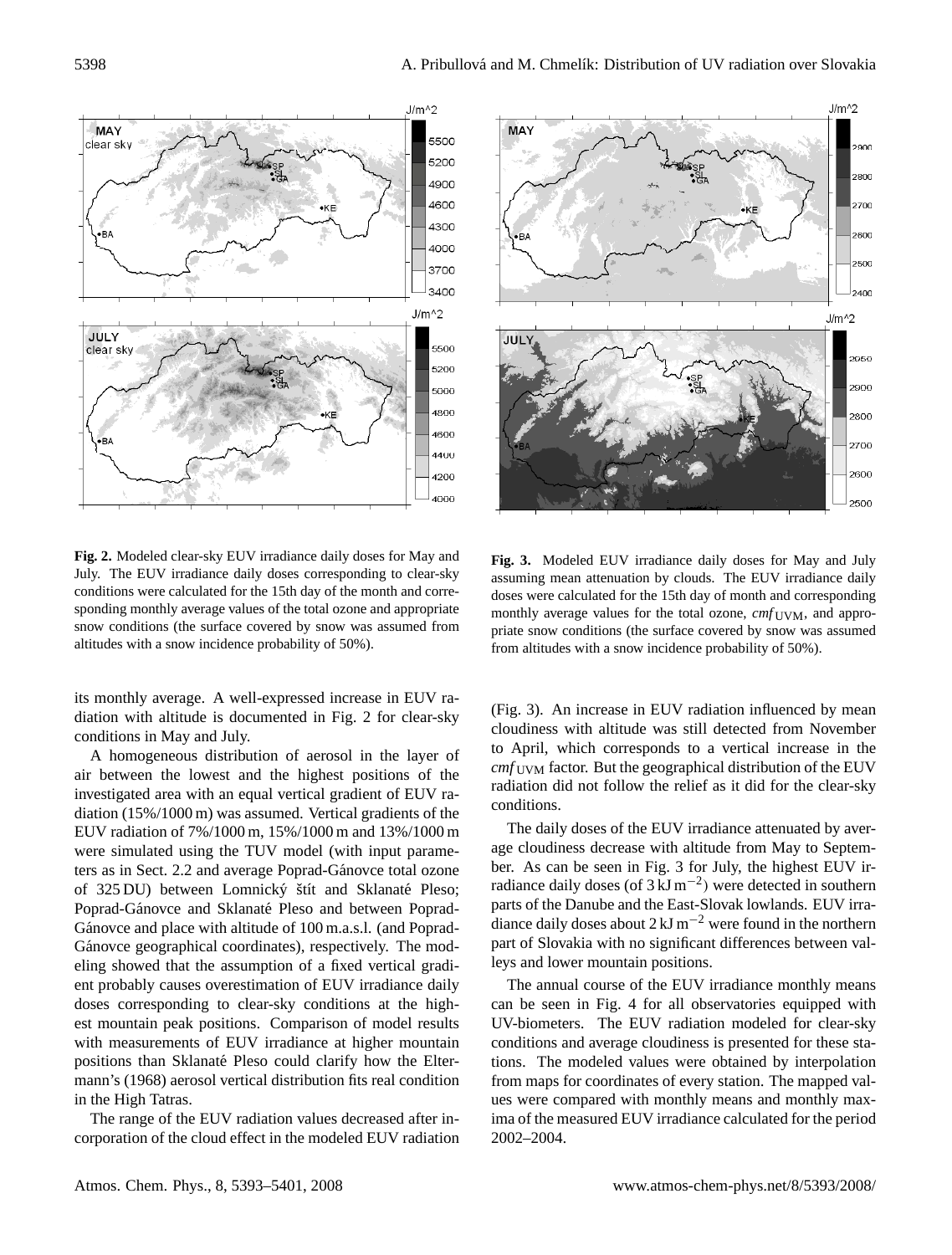

<span id="page-6-0"></span>from altitudes with a snow incidence probability of 50%). diamonds). EUV radiation was modeled for average total ozone and typical snow conditions (the surface covered by snow was assumed EUV irradiance daily doses (gray columns); both for the 2002-2004 period at stations equipped with UV biometers; modeled EUV irradiance  **Daily dose of EUV radiation [J m-2** (grey squares); and EUV irradiance daily dos  $1.2$  3  $4.3$  6  $2.3$  6  $2.3$  6  $2.3$  6  $2.3$  6  $2.3$  6  $2.3$  6  $2.3$  6  $2.3$ 0 **Fig. 4.** Monthly mean values for EUV irradiance daily doses calculated from measured data (black columns); monthly maxima of measured daily dose corresponding to clear-sky conditions (grey squares); and EUV irradiance daily dose attenuated by mean cloudiness (white

mean of the total ozone, the *cmf* UVM, and the surface cov-<br>eled EUV radiation did not differ from the measured value ered by snow from altitudes with snow incidence probability by more than 9% (except for March, with a relative difference at the snow incidence probability A difference between the monthly mean of measured EUV irradiance and the modeled values (assuming the monthly 50%) is documented in Fig. 4.

form total ozone assumption over the whole investigated ues did not exceed 10% from March to August. The worst Good agreement between measured and modeled values results were expected in Bratislava (250 km in distance from area. The summer values for EUV radiation were overestimated by the model at the Skalnaté Pleso station. The relative

e relative difference between modeled and measured val-<br>id not reflect local specific conditions (shadowing, strong id not exceed 10% from March to August. The worst convection) at this station. The next source of expected errors s were expected in Bratislava (250 km in distance from may be interpolation from maps at Skalnaté Pleso. Skalnaté Gánovce, where total ozone is measured) due to uni-<br>Pleso is located at the slope of the Lomnický massif where Poprad-Gánovce, where total ozone is measured) due to uni-<br>Pleso is located at the slope of the Lomnický massif where clouds in summer. The main reason for the EUV radiation Good agreement between measured and modeled values overestimation at Skalnaté Pleso in summer is probably error nd in Bratislava, Košice and Poprad-Gánovce, where in modeling the *cmf* <sub>UVM</sub> dependence on altitude. The model was found in Bratislava, Košice and Poprad-Gánovce, where  $\frac{1}{2}$  in modeling the  $cmf_{UVM}$  dependence on altitude. The model did not reflect local specific conditions (shadowing, strong the relative difference between modeled and measured val-<br>did not reflect local specific conditions (shadowing, strong Fig. 2.3. Monthly doses calculated values for the measured values from mean of the total ozone, the  $cmf_{UVM}$ , and the surface cov-<br>eled EUV radiation did not differ from the measured values 50%) is documented in Fig. 4. This station is strongly affected by convective ence of 18%). This station is strongly affected by convective difference between measured and modeled EUV radiation is 28% from May to July. During the rest of the year, the modby more than 9% (except for March, with a relative differthe terrain altitude changes rapidly within a small area.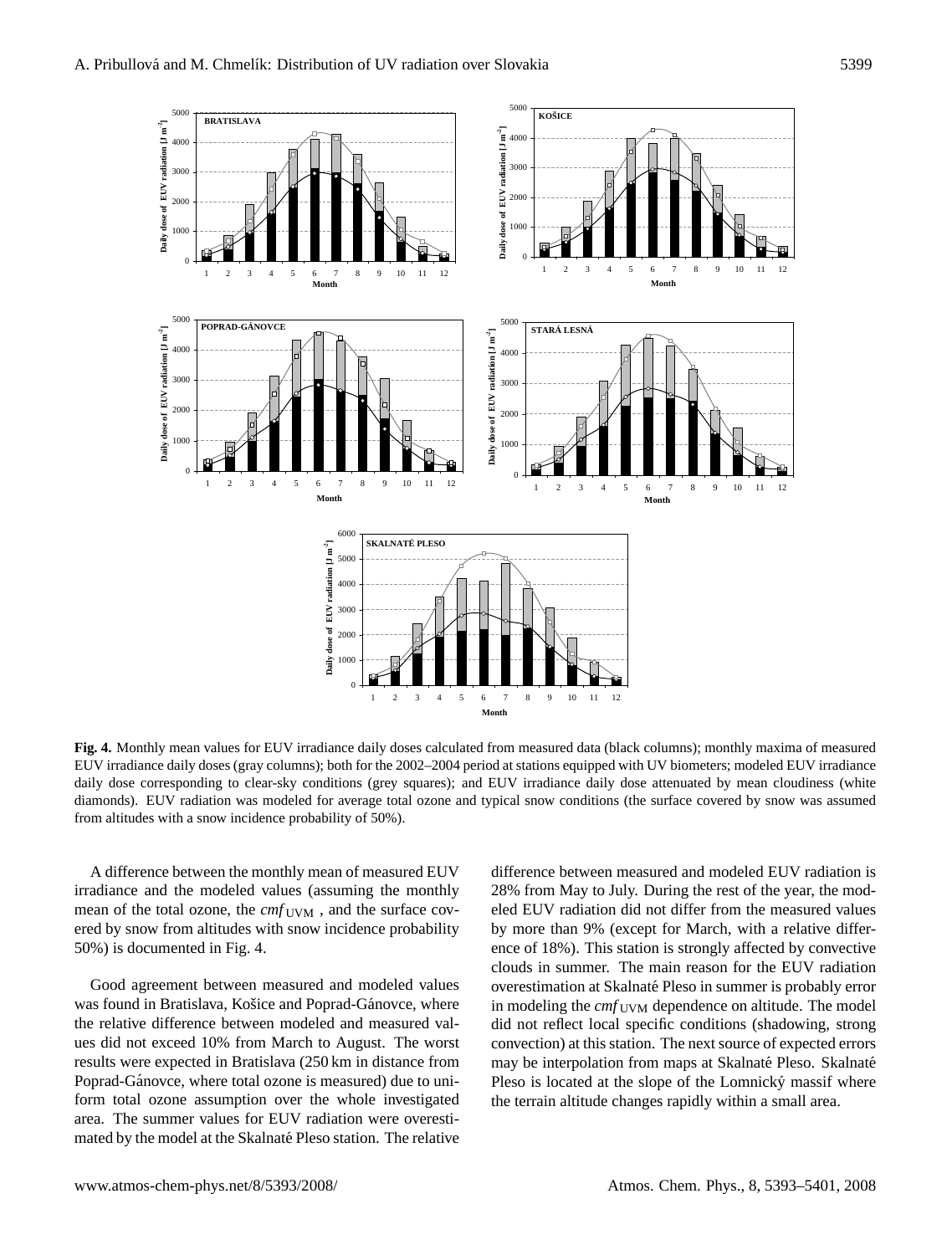The worst results of the model were found at Stará Lesná where the relative differences between modeled and measured EUV data (22–65% from October to March) increased with increasing SZA. The validation of the daily  $cmf_{UV}$ model also shows the worst results at this station, despite there being no substantial changes in instrument sensitivity detected during the comparisons with the standard UV biometer. The reason for the discrepancy could be differences between the cosine function and the angular response of this instrument. The next source of errors could be the relative spectral response of the instrument differing significantly from the action spectrum for the human erythema. These instrumental characteristics are not known. Generally, an increase in differences between measured and modeled EUV radiation was expected with a large SZA due to differences between the relative spectral response of UV biometers and the desired erythemal action spectrum. It was not detected at any station except Stará Lesná. The claimed accuracy of the broadband UV radiometers is 5–10% but with a large SZA and total column ozone the difference between measured UV irradiance and desired EUV irradiance can be significantly larger [\(Xu and Huang,](#page-8-11) [2003\)](#page-8-11). From this point of view, the differences between measured and modeled EUV radiation are not too large. Comparison between measured and modeled EUV irradiance daily doses cannot be considered as a validation of the model. As well as model error and interpolation error, differences between the total ozone, cloudiness, and snow presence during the periods 2002–2004 and 1995–2004 can contribute to discrepancies between modeled and measured values of EUV radiation.

## **4 Conclusions**

High resolution maps of EUV irradiance daily dose were created for one day of every month characterized by typical (monthly average of the cloud modification effect, average total ozone) and extreme phenomena (clear-sky conditions, upper and lower limits of the total ozone, lower and higher limits of snow incidence probability) affecting EUV radiation. EUV radiation was modeled over a small Slovak territory characterized by diverse relief. The cloud effect on the EUV radiation was simulated by statistical modeling of the EUV radiation cloud attenuation dependence on the global radiation and on the solar zenith angle. The results of local studies of the snow and altitude influence on global and EUV radiation under clear-sky conditions in the High Tatra mountains (Pribullová and Chmelík, [2005\)](#page-8-9) were used for the implementation of the vertical gradient of EUV radiation and incorporation of the snow reflectance effect on EUV and global radiation. The total ozone measured at Poprad-Gánovce was assumed to be representative of the whole investigated territory. The modeling was performed with an assumption of fixed aerosol content. 10 years climatology of the total ozone, global solar radiation, and snow cover

were used for determination of the typical pattern of EUV radiation distribution over the investigated territory. The dependence of both the EUV radiation cloud modification and the snow probability occurrence on altitude was modeled for visualization of the EUV radiation in the maps.

The cloud attenuation of the EUV radiation varied from 50% in the summer to 20–25% in December-January in the High Tatra mountains. Low variability of the EUV radiation cloud modification was detected in the lowlands. The EUV radiation cloud attenuation ranged between 30% and 35% in the lowlands for the whole year except for December and January when the reduction in EUV radiation increased to 40–45%. The 10 years climatology of the snow cover showed that except for winter months, when the SZA is large, a probability of snow presence of 70% was detected at inhabited altitudes at about 1000 m.a.s.l. in April. An increase in EUV radiation caused by high snow reflectivity is also probable at altitudes above 1600 m.a.s.l. where some ski-resorts provide their activities in May. The maps of the EUV radiation distribution show that the highest daily doses of 4–7 kJ m−<sup>2</sup> can be detected at the peaks of the High Tatra mountains under clear-sky conditions from May to July. EUV radiation is reduced by clouds to values of  $3 \text{ kJ m}^{-2}$ in the lowlands and on the highest Tatra mountain peaks in summer. Daily doses of about  $2 \text{ kJ m}^{-2}$  were detected for the rest of the Slovak territory in the summer. The resulting map-set of EUV radiation modeled for average and limit conditions can be regarded as an atlas of EUV radiation over Slovakia. The maps will be available on the website of the Geophysical Institute [\(http://www.ta3.sk/gfu/interes.htm\)](http://www.ta3.sk/gfu/interes.htm).

*Acknowledgements.* This work was supported by the Slovak Research and Development Agency under contract no. APVV-51- 030205, VEGA no. 2-0036-08 and by the COST-726 action.

Edited by: J. Groebner

#### **References**

- <span id="page-7-1"></span>Bodeker, G. E. and McKenzie, R. L.: An algorithm for inferring surface UV irradiance including cloud effects, J. Appl. Meteorol., 35, 10, 1860–1877, 1996.
- <span id="page-7-2"></span>Chmelík, M.: Determination of the long term total ozone average over Poprad-Gánovce station, In: Proceedings of the Quadrennial Ozone Symposium-Sapporo 2000, NASDA, Sapporo, 339– 340, 2000.
- Eltermann, L.: UV, Visible and IR Attenuation for Altitudes to 50 km, AFCRL-680153, Air Force Cambridge Research Laboratories Environmental Research Paper, 285, Bedford, MA, USA, 68–74, 1968.
- <span id="page-7-0"></span>Herman, J. R., Krotkov, N., Celarier, E., Larko, D., and Labow, G.: Distribution of UV radiation at Earth's surface from TOMS measured UV-backscattered radiances, J. Geophys. Res., 104, 12 059–12 076, 1999.
- <span id="page-7-3"></span>Isaaks, E. H. and Srivastava, R. M.: An introduction to applied geostatistics, Oxford University Press, 561 pp., 1989.